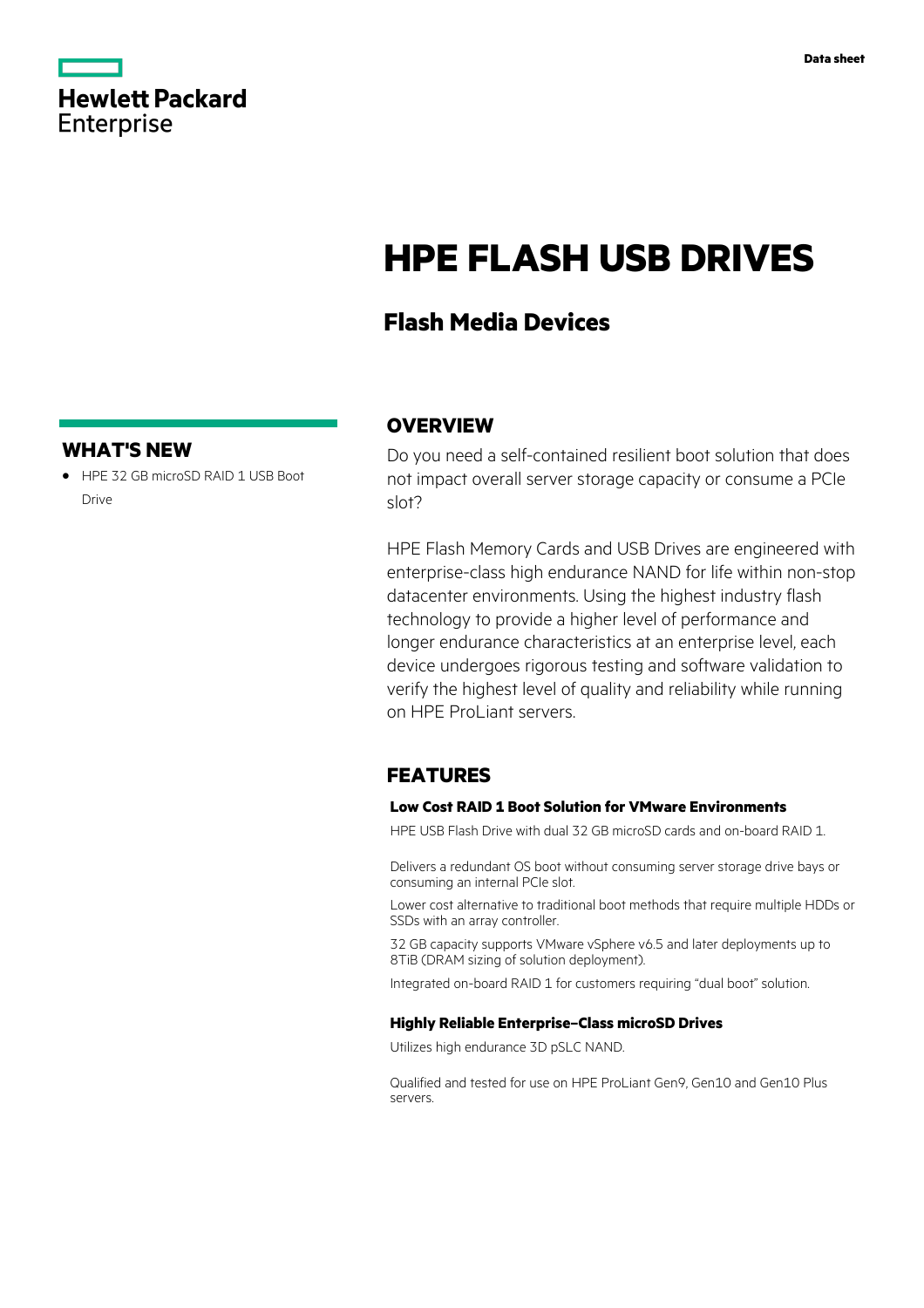#### **HPE Qualified Options Meet High Reliability and Performance Demands**

HPE tests and qualifies these devices according to stringent guidelines with strict revision control on the controllers and actual flash memory. This provides utmost reliability and performance within HPE customer production environment.

### **Technical specifications HPE Flash USB Drives**

**Warranty HPE Flash Media Kits have a 1-year limited warranty regardless of the warranty period for the system in** which they are installed.